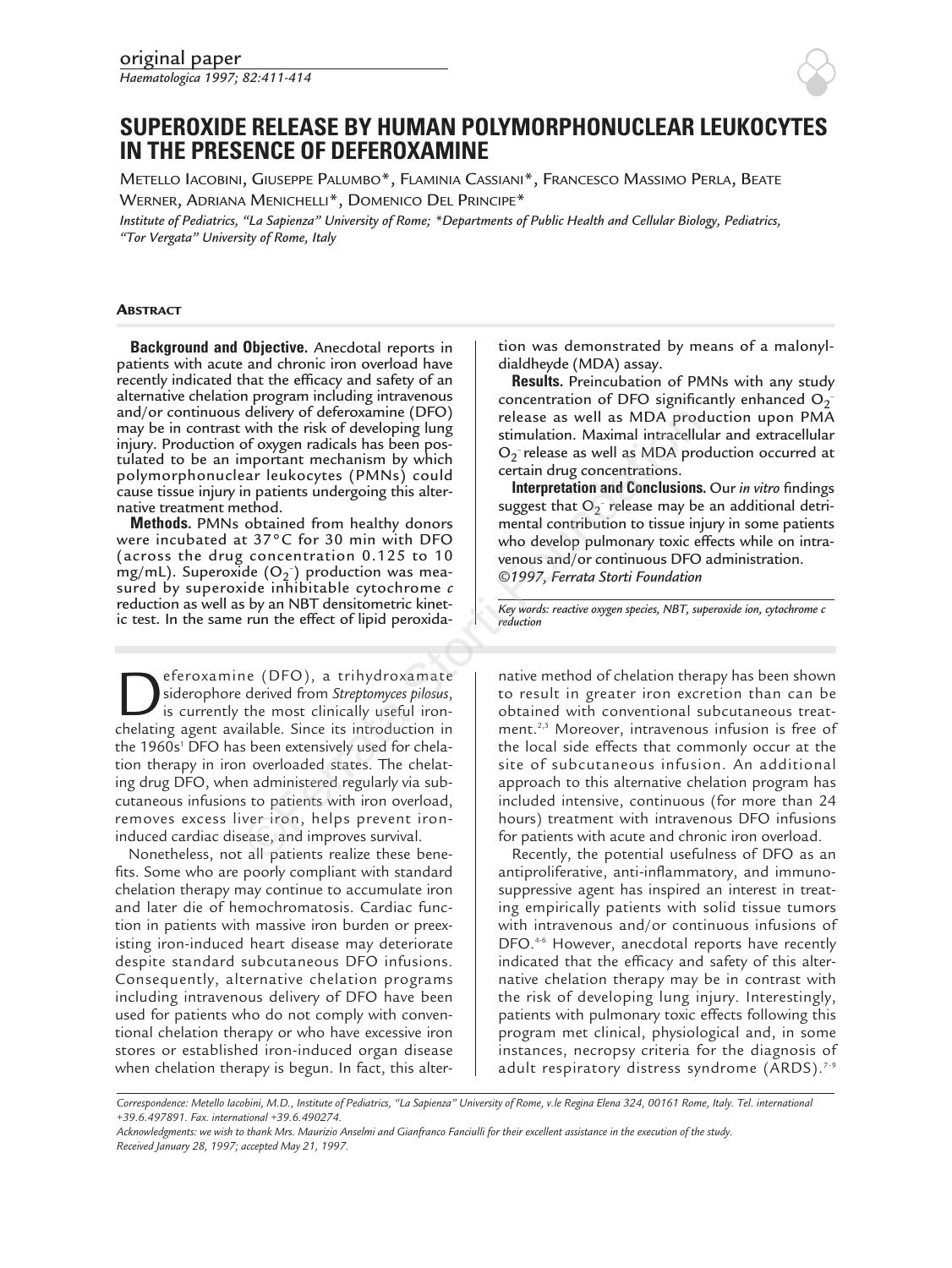Although the precise pathophysiology of the pulmonary syndrome<sup>10-13</sup> was not clear from the reported cases, it was postulated that DFO might cause damage in the lungs by the production of free radicals. These observations needed to be extended and it was with this aim that we undertook *in vitro* studies on  $O_2$  release by PMNs in the presence of DFO.

## *Materials and Methods*

#### *Reagents*

The following reagents were employed: deferoxamine B methanesulfonate (Desferal CIBA-GEIGY, Basel, Switzerland). Dulbecco's phosphate buffer (without calcium chloride and magnesium chloride) pH 7.4. Phorbol myristate acetate (PMA) 1 µg/mL in Dulbecco's phosphate buffer (Sigma Chemical Co., St.Louis, MO, USA); nitroblue tetrazolium (NBT) 0.2% in Dulbecco's phosphate buffer (Sigma); N-formil-leucyl-phenylalanine (fMLP) 10<sup>-7</sup> mol/L (Sigma); histopaque 1077 and 1119 (Sigma); EDTA K3 (Sclavo Diagnostics); cytochrome *c* from horse heart 150 nmol/mL (Sigma); superoxide dismutase (SOD) (EC 1.15.1.1) from horseradish 40 µg/mL (Sigma), Hank's balanced salt solution (Flow);  $FeCl<sub>3</sub>-6H<sub>2</sub>O$  (Merck, Darmstadt, Germany).

# *Isolation of PMNs*

PMNs obtained in EDTA K3 from phlebotomized healthy donors were purified by a double gradient technique.<sup>14,15</sup> Cells were assessed for 95% viability by trypan blue exclusion.

#### *Pretreatment of PMNs with deferoxamine*

PMNs were suspended in Dulbecco's phosphate buffer at the final concentration of  $10<sup>7</sup>$  cells/mL in the presence of different concentrations of DFO (see below) and incubated in polypropylene vials for 30 min at 37°C in air containing 5% CO<sub>2</sub> in a CO<sub>2</sub> incubator.<sup>16</sup> Cells were then washed twice in Dulbecco's phosphate buffer and resuspended before testing.

For the analyses of the effect of iron-saturated DFO, 100 µL FeCl<sub>3</sub> (2M) was mixed with 4 mL DFO (50 mM). The mixture were adjusted first to pH 2 (with 6N HCl) and then, under continuous stirring, to pH 7.4 (with solid NaHCO<sub>3</sub>), with a final volume of 5.0 mL.

#### *Evaluation of superoxide release by PMNs*

Production of intracellular  $O_2$  was assayed densitometrically by nitroblue tetrazolium densitometric kinetic test (NBT DK test) as previously described.<sup>17, 18</sup> A 250  $\mu$ L suspension containing a final concentration of  $5\times10^5$  cells in Dulbecco's phosphate buffer was placed, under continuous stirring at a constant speed of 500 rpm and under incubation at  $37^{\circ}$ C, in an aggregometer (Aggrecorder II Daiichi Kagaku Co., Japan). Percentage of transmittance (T%) was evaluated by means of a diode (LED) with a maximum wavelength of 650 nm as light source. In order to evidence the rapidly increasing T% to 65%, a mixture of 500 µL, including 250 µL of 0.2% NBT in Dulbecco's buffer and 250 µL of either 1 µg/mL PMA or fMLP 10<sup>-7</sup> mol/L in the same buffer, was added just one minute after the measurement was started. NBT reduction affecting T% was evaluated for a total of 25 minutes.

Extracellular O<sub>2</sub> production was assessed spectrophotometrically by means of superoxide dismutase inhibitable cytochrome *c* reduction, and a continuous assay was performed in a double wavelength spectrophotometer (Beckman DU 65) equipped with thermostated cuvette holder (37°C).<sup>19</sup> Briefly, cells were suspended in Hank's balanced salt solutions, pH 7.4, before they were added to 1 mL cuvettes containing 80  $\mu$ mol/L cytochrome *c* with a final volume and concentration of 0.995 mL and 53105 cells, respectively. Reduction of cytochrome *c* was measured at 550 nm with a reference wavelength of 540 nm. Either fMLP (10-7 mol/L) or PMA (1 µg/mL) was added to the reaction mixture in a final volume of 1 mL. The time course of cytochrome *c* reduction was followed on the recorder built

into the spectrophotometer. Extracellular  $O_2$  production was calculated as nmoles for  $5\times10^5$  PMNs.

## *Determination of lipid peroxidation*

Lipid peroxidation was tested spectrophotometrically by means of malonyldialdheyde (MDA) assay including the thiobarbituric acid reaction.<sup>20</sup> Briefly, cell stimulation was achieved by adding PMA (final concentration 1 µg/mL) to PMNs preincubated with DFO. The reaction was stopped after 4 minutes with the addition of 20% (wt/vol) trichloroacetic acid (1.2 mol/L). MDA concentration was calculated as nmoles for  $5\times10^{5}$  PMNs.

#### *Statistical analysis*

Analysis of variance (ANOVA) with Bonferroni multiple comparison tests was performed. All statistical tests were based on a significance level of less than 0.05.

#### *Results*

In experiments on the effects of DFO alone on resting PMNs, the results indicated that all study concentration across the range from 0.125 mg/mL to 10 mg/mL failed to activate the respiratory burst.

## *Effects of iron-saturated DFO on PMNs upon PMA or fMLP stimulation*

Neither stimulus was able to enhance  $O_2^-$  as well as MDA production in the presence of iron-saturated DFO.

## *Effects of DFO on superoxide production by PMNs upon PMA stimulation*

Compared to controls, preincubation of PMNs with DFO at study concentrations ranging from 0.125 mg/mL to 10 mg/mL significantly enhanced O<sub>2</sub> production when PMA stimulation occurred (Table 1; Figures 1 and 2). Maximal intracellular O<sub>2</sub> production was significantly achieved across the range of DFO concentrations from 0.125 mg/mL to 5 mg/mL, while maximal extracellular O<sub>2</sub> production was observed across the range from 0.25 mg/mL to 0.75 mg/mL. N/L (Sygma); histopaque 10/7 and 1119<br>  $N_1$  (Sigma); supervide dismutase<br>
from horsestatish 40 pg/mL (Sigma), the results indices<br>
from horsestatish 40 pg/mL (Sigma),<br>
Eolition (Flow); FeCl<sub>3</sub>-6H<sub>2</sub>O (Merck,<br>
Foundation

**Table 1. Intracellular superoxide (NBT DK test), extracellular superoxide (cytochrome c reduction), and lipid peroxidation by PMNs preincubated with various of DFO concentrations upon PMA stimulation.**

| DFO<br>mq/ml  | <b>NBT DK</b> test<br><b>T% 5x10<sup>5</sup> PMN</b> | Cyt. c reduction        | MDA<br>nmoles 5x10 <sup>5</sup> PMN nmoles 5x10 <sup>5</sup> PMN |
|---------------|------------------------------------------------------|-------------------------|------------------------------------------------------------------|
| control       | $17.1 + 4.72$                                        | $5.14 \pm 1.23$         | $0.085 + 0.019$                                                  |
| $0.125$ mg/mL | $2.48 \pm 1.73*$                                     | $6.93 \pm 1.27$ °       | $0.143 \pm 0.019*$                                               |
| $0.25$ mg/mL  | $0.03 + 1.10*$                                       | $8.44 \pm 1.06*$        | $0.154 \pm 0.018*$                                               |
| $0.50$ mg/mL  | $2.39 + 1.72*$                                       | $7.54 \pm 1.23*$        | $0.143 + 0.023*$                                                 |
| $0.75$ mg/mL  | $6.11 \pm 2.01*$                                     | $7.25 \pm 0.98*$        | $0.135 \pm 0.018*$                                               |
| $1.00$ mg/mL  | $8.18 \pm 2.76*$                                     | $6.81 \pm 1.14^{\circ}$ | $0.125 \pm 0.019*$                                               |
| $5.00$ mg/mL  | $11.21 \pm 2.04*$                                    | $5.77 \pm 1.10#$        | $0.103 + 0.023$ #                                                |
| $10$ mg/mL    | $12.95 + 3.17^{\circ}$                               | $5.49 + 0.96#$          | $0.100 \pm 0.018#$                                               |

Values are expressed as absolute values. Results are mean±SD of 10 separate experiments. \*p<0.001 vs controls; ° p<0.01 vs controls; #p<0.05 vs controls.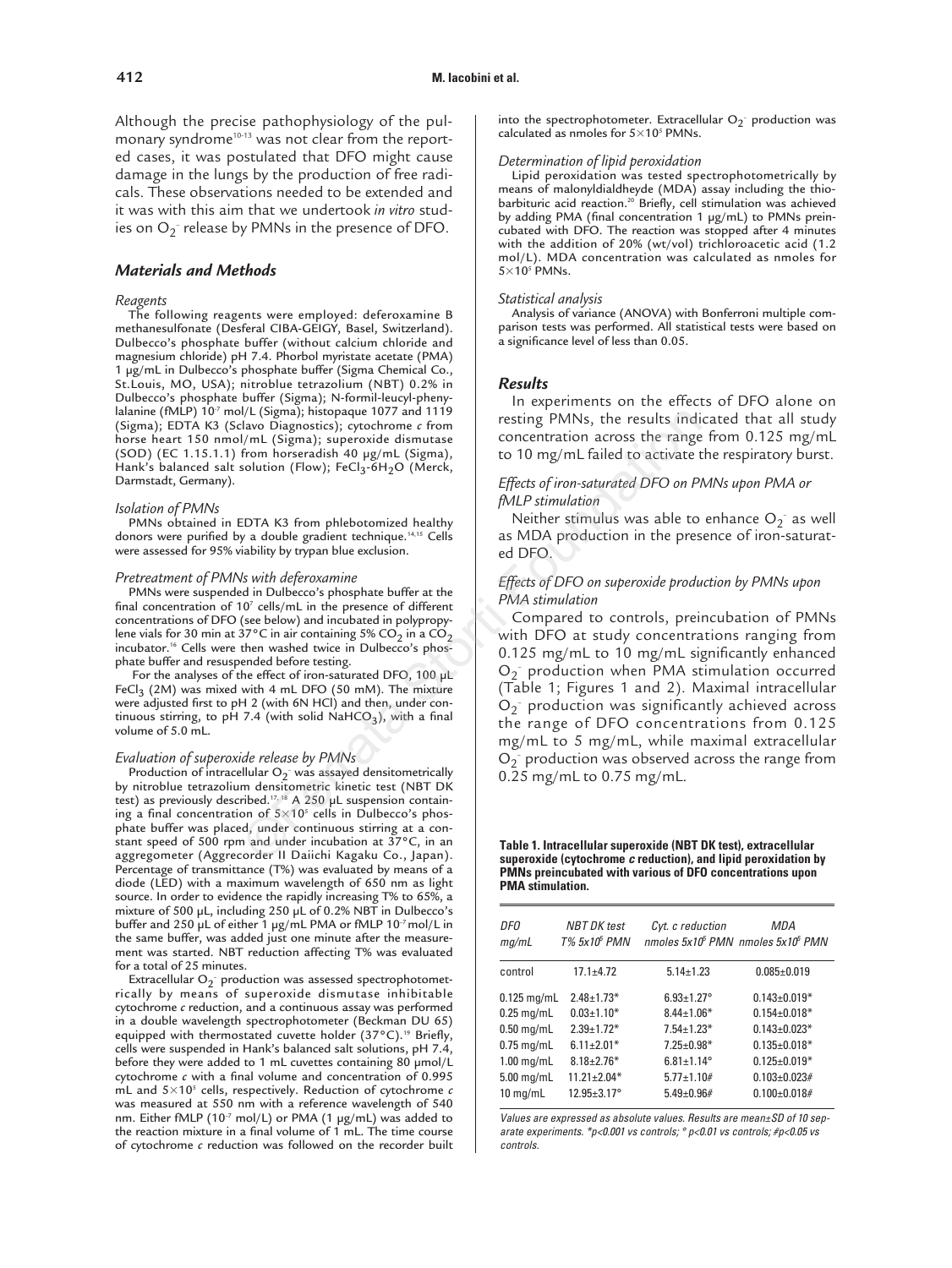

**Figure 1. Intracellular O2 – production (NBT DK TEST) by PMNs preincubated with various concentrations of DFO upon PMA stimulation. Values are expressed as a 100–T% for 5x10<sup>5</sup> cells. Results are mean±SD of 10 separate experiments.** 





# *Effects of DFO on superoxide production by PMNs upon fMLP stimulation*

In experiments dealing with fMLP stimulation, preincubation of PMNs with DFO at the above study concentrations did not alter baseline  $O_2^-$  values.



**Figure 3. Lipid peroxidation (MDA assay) in PMNs preincubated with various concentrations of DFO upon PMA stimulation. Results are expressed as nmoles for 5x105 cells. Results are mean ± SD of 10 separate experiments.**

*Effects of DFO on lipid peroxidation upon PMA stimulation* Compared to controls, preincubation of PMNs with DFO significantly increased MDA production when PMA stimulation occurred (Table 1, Figure 3). Maximal MDA production was achieved at DFO concentrations ranging from 0.125 mg/mL to 1 mg/mL.

*Effects of DFO on lipid peroxidation upon fMLP stimulation*  Preincubation of PMNs with DFO at any study concentrations had no effect on baseline MDA values.

### *Discussion*

Since the early 1980s DFO has been suggested to play an antioxidant role under conditions in which the iron chelator scavenges hypochlorous acid or inhibits myeloperoxidase iodinating activity. $21-23$ Nonetheless, trace metals such as iron do participate in the generation of hydroxyl radical formation through the reaction of  $O_2$  and  $H_2O_2$  (Haber-Weiss reaction).<sup>24,25</sup>

In 1984, van Asbeck presented evidence for DFOmediated enhancement of PMN function upon stimulation with *Staphylococcus aureus* and suggested that this could have been the result of protection against injury by an iron-dependent system that requires active metabolism.16 On the basis of our experiments dealing with unsaturated and saturated DFO, neither iron-saturated nor unsaturated DFO alone was able to induce toxic oxygen species including  $O_2$ .